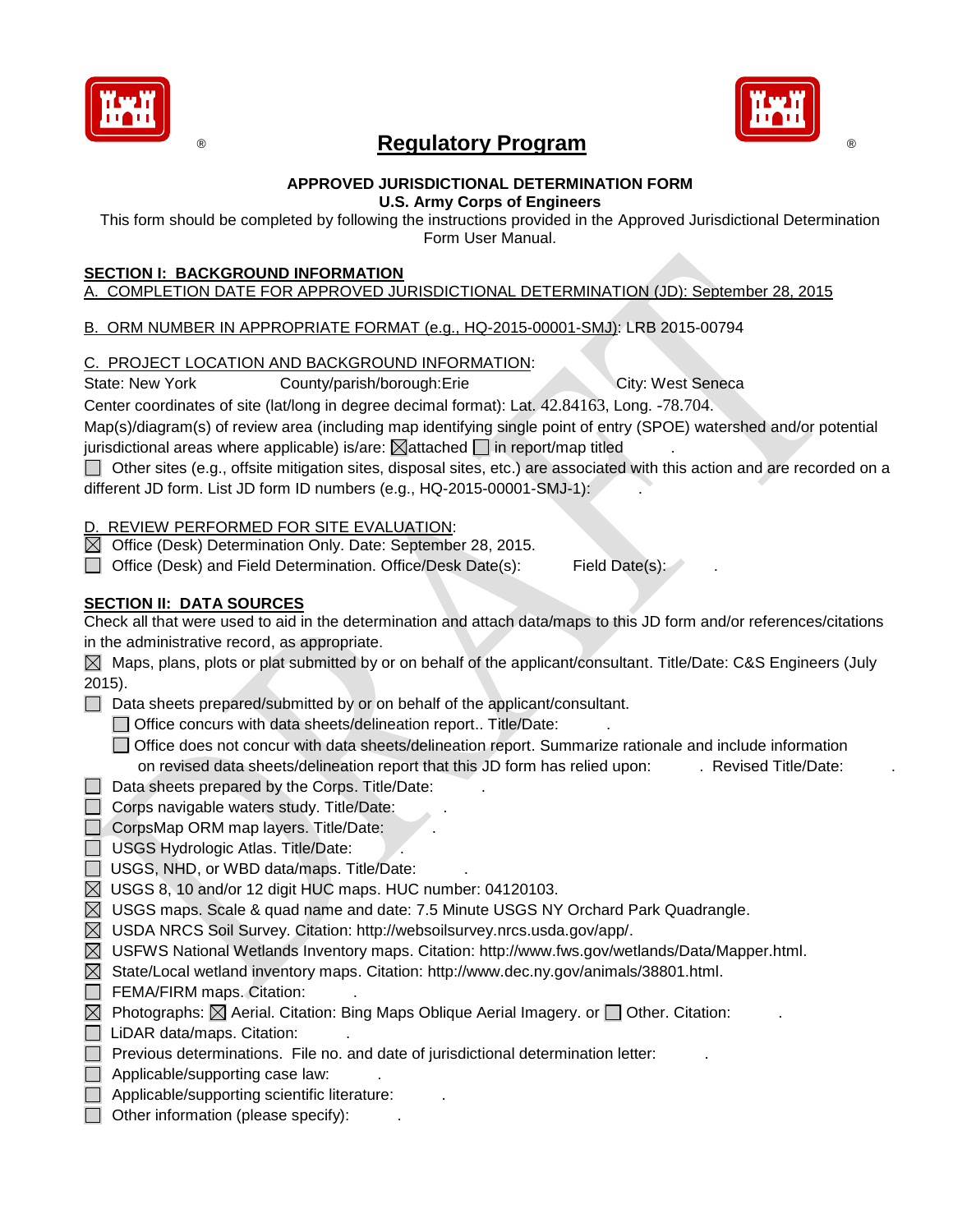# **SECTION III: SUMMARY OF FINDINGS**

## Complete Spreadsheet Tab "Aquatic Resources" – Required for All AJDs

|             | A. RIVERS AND HARBORS ACT (RHA) SECTION 10 DETERMINATION OF JURISDICTION:                                                                                                                                           |
|-------------|---------------------------------------------------------------------------------------------------------------------------------------------------------------------------------------------------------------------|
|             | $\Box$ "navigable waters of the U.S." within RHA jurisdiction (as defined by 33 CFR part 329) in the review area.                                                                                                   |
|             | • List water(s) and area/length within review area - Required:                                                                                                                                                      |
|             | NOTE: If the navigable water is not subject to the ebb and flow of the tide or included on the District's list of Section                                                                                           |
|             | 10 navigable waters list, DO NOT USE THIS FORM TO MAKE THE DETERMINATION. The District must continue to<br>follow the procedure outlined in 33 CFR part 329.14 to make a Section 10 RHA navigability determination. |
|             |                                                                                                                                                                                                                     |
|             | B. CLEAN WATER ACT (CWA) SECTION 404 DETERMINATION OF JURISDICTION: "waters of the U.S." within                                                                                                                     |
|             | CWA jurisdiction (as defined by 33 CFR part 328.3) in the review area. Check all that apply.                                                                                                                        |
|             | $\Box$ (a)(1): All waters which are currently used, were used in the past, or may be susceptible to use in interstate or                                                                                            |
|             | foreign commerce, including all waters which are subject to the ebb and flow of the tide. (Traditional Navigable                                                                                                    |
|             | Waters or TNW).                                                                                                                                                                                                     |
|             | • Complete Spreadsheet Tab "(a)(1)" - Required                                                                                                                                                                      |
|             | $\Box$ This JD includes a case-specific (a)(1) TNW (Section 404 navigable-in-fact) determination on a water that has                                                                                                |
|             | not previously been designated as such. Documentation required for this case-specific (a)(1) TNW determination<br>is attached.                                                                                      |
|             | (a)(2): All interstate waters, including interstate wetlands.                                                                                                                                                       |
|             | • Complete Spreadsheet Tab "(a)(2)" - Required                                                                                                                                                                      |
|             | (a)(3): The territorial seas.                                                                                                                                                                                       |
|             | • Complete Spreadsheet Tab "(a)(3)" - Required                                                                                                                                                                      |
|             | (a)(4): All impoundments of waters otherwise identified as waters of the U.S. under 33 CFR part 328.3.                                                                                                              |
|             | • Complete Spreadsheet Tab "(a)(4)" - Required                                                                                                                                                                      |
| $\boxtimes$ | $(a)(5)$ : All tributaries, as defined in 33 CFR part 328.3, of waters identified in paragraphs $(a)(1)-(a)(3)$ of 33 CFR                                                                                           |
|             | part 328.3.                                                                                                                                                                                                         |
|             | • Complete Spreadsheet Tab "(a)(5)" - Required<br>(a)(6): All waters adjacent to a water identified in paragraphs (a)(1)-(a)(5) of 33 CFR part 328.3, including                                                     |
|             | wetlands, ponds, lakes, oxbows, impoundments, and similar waters.                                                                                                                                                   |
|             | • Complete Spreadsheet Tab "(a)(6)" - Required                                                                                                                                                                      |
|             | Bordering/Contiguous.                                                                                                                                                                                               |
|             | Neighboring:                                                                                                                                                                                                        |
|             | (c)(2)(i): All waters located within 100 feet of the ordinary high water mark (OHWM) of a water identified in                                                                                                       |
|             | paragraphs (a)(1)-(a)(5) of 33 CFR part 328.3.                                                                                                                                                                      |
|             | $(c)(2)(ii)$ : All waters located within the 100-year floodplain of a water identified in paragraphs $(a)(1)-(a)(5)$ of<br>$\mathsf{L}$                                                                             |
|             | 33 CFR part 328.3 and not more than 1,500 feet of the OHWM of such water.<br>$(c)(2)(iii)$ : All waters located within 1,500 feet of the high tide line of a water identified in paragraphs (a)(1) or               |
|             | (a)(3) of 33 CFR part 328.3, and all waters within 1,500 feet of the OHWM of the Great Lakes.                                                                                                                       |
|             | (a)(7): All waters identified in 33 CFR 328.3(a)(7)(i)-(v) where they are determined, on a case-specific basis, to                                                                                                  |
|             | have a significant nexus to a water identified in paragraphs (a)(1)-(a)(3) of 33 CFR part 328.3.                                                                                                                    |
|             | • Complete Spreadsheet Tab "(a)(7)" for the significant nexus determination. Attach a map                                                                                                                           |
|             | delineating the SPOE watershed boundary with (a)(7) waters identified in the similarly situated                                                                                                                     |
|             | analysis. - Required                                                                                                                                                                                                |
|             | $\Box$ Includes water(s) that are geographically and physically adjacent per (a)(6), but are being used for established,                                                                                            |
|             | normal farming, silviculture, and ranching activities (33 USC Section 1344(f)(1)) and therefore are not adjacent<br>and require a case-specific significant nexus analysis.                                         |
|             | $(a)(8)$ : All waters located within the 100-year floodplain of a water identified in paragraphs $(a)(1)-(a)(3)$ of 33                                                                                              |
|             | CFR part 328.3 not covered by $(c)(2)(ii)$ above and all waters located within 4,000 feet of the high tide line or                                                                                                  |
|             | OHWM of a water identified in paragraphs $(a)(1)-(a)(5)$ of 33 CFR part 328.3 where they are determined on a                                                                                                        |
|             | case-specific basis to have a significant nexus to a water identified in paragraphs $(a)(1)-(a)(3)$ of 33 CFR part                                                                                                  |
|             | 328.3.                                                                                                                                                                                                              |
|             | • Complete Spreadsheet Tab "(a)(8)" for the significant nexus determination. Attach a map                                                                                                                           |
|             | delineating the SPOE watershed boundary with (a)(8) waters identified in the similarly situated                                                                                                                     |
|             | analysis. - Required<br>$\Box$ Includes water(s) that are geographically and physically adiacent per (a)(6), but are being used for established.                                                                    |

Includes water(s) that are geographically and physically adjacent per (a)(6), but are being used for established, normal farming, silviculture, and ranching activities (33 USC Section 1344(f)(1)) and therefore are not adjacent and require a case-specific significant nexus analysis.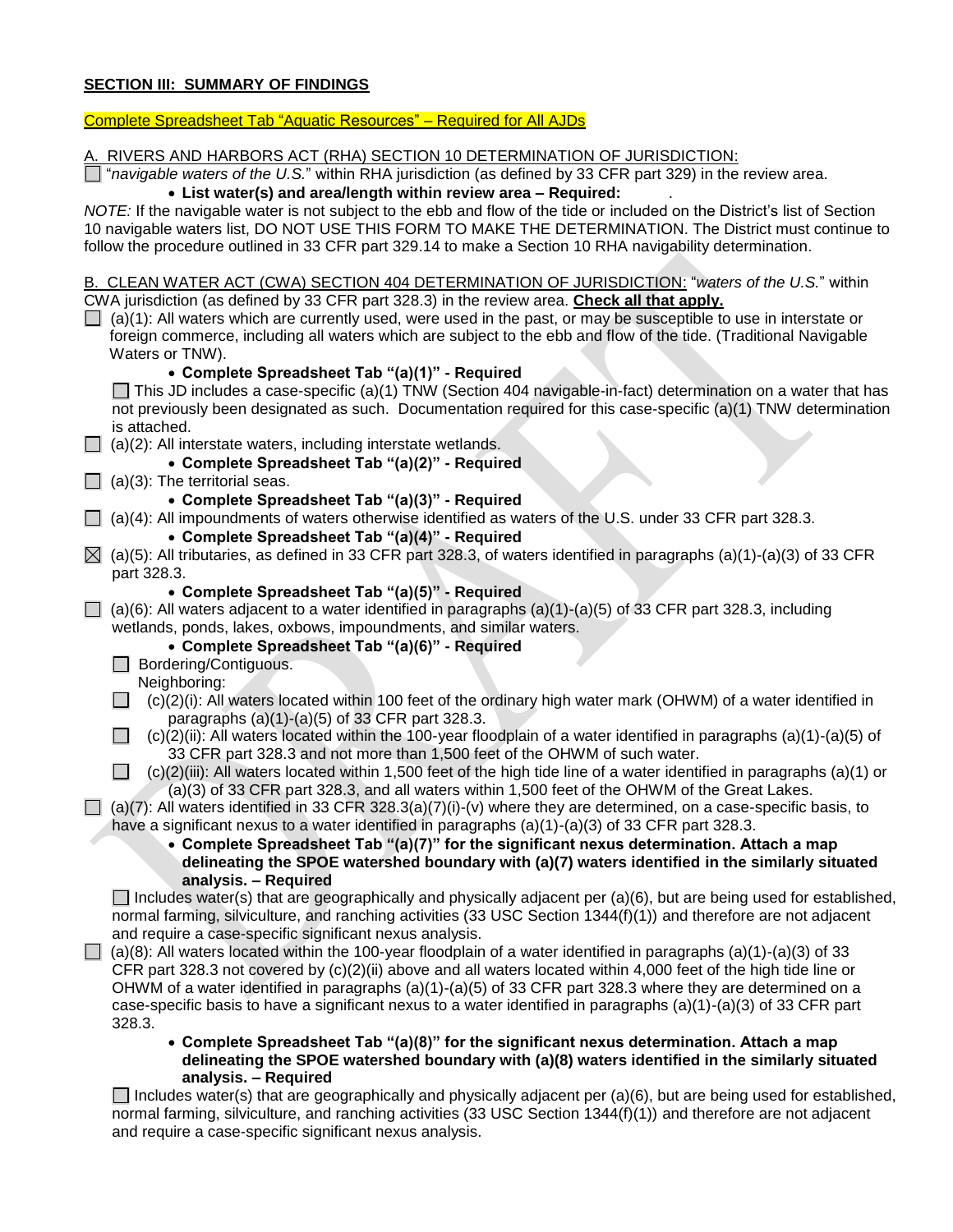# C. NON-WATERS OF THE U.S. FINDINGS:

## **Check all that apply.**

The review area is comprised entirely of dry land.

Potential-(a)(7) Waters: Waters that DO NOT have a significant nexus to a water identified in paragraphs (a)(1)-(a)(3) of 33 CFR part 328.3.

 **Complete Spreadsheet Tab "NonWaters-No SigNex". Attach a map delineating the SPOE watershed boundary with potential (a)(7) waters identified in the similarly situated analysis. – Required**

Includes water(s) that are geographically and physically adjacent per (a)(6), but are being used for established, normal farming, silviculture, and ranching activities (33 USC Section 1344(f)(1)) and therefore are not adjacent and require a case-specific significant nexus analysis.

Potential-(a)(8) Waters: Waters that DO NOT have a significant nexus to a water identified in paragraphs (a)(1)-(a)(3) of 33 CFR part 328.3.

 **Complete Spreadsheet Tab "NonWaters-No SigNex". Attach a map delineating the SPOE watershed boundary with potential (a)(8) waters identified in the similarly situated analysis. – Required**

 $\Box$  Includes water(s) that are geographically and physically adjacent per (a)(6), but are being used for established, normal farming, silviculture, and ranching activities (33 USC Section 1344(f)(1)) and therefore are not adjacent and require a case-specific significant nexus analysis.

|  |  | $\Box$ Excluded Waters (Non-Waters of U.S.), even where they otherwise meet the terms of paragraphs (a)(4)-(a)(8): |  |  |  |
|--|--|--------------------------------------------------------------------------------------------------------------------|--|--|--|
|  |  |                                                                                                                    |  |  |  |

#### **Complete Spreadsheet Tab "NonWaters-Excluded" - Required**

- $\Box$  (b)(1): Waste treatment systems, including treatment ponds or lagoons designed to meet the requirements of the CWA.
- $\Box$  (b)(2): Prior converted cropland.
- $\exists$  (b)(3)(i): Ditches with ephemeral flow that are not a relocated tributary or excavated in a tributary.
- $\Box$  (b)(3)(ii): Ditches with intermittent flow that are not a relocated tributary, excavated in a tributary, or drain wetlands.
- $\Box$  (b)(3)(iii): Ditches that do not flow, either directly or through another water, into a water identified in paragraphs  $(a)(1)-(a)(3)$ .
- (b)(4)(i): Artificially irrigated areas that would revert to dry land should application of water to that area cease.  $\Box$  (b)(4)(ii): Artificial, constructed lakes and ponds created in dry land such as farm and stock watering ponds, irrigation ponds, settling basins, fields flooded for rice growing, log cleaning ponds, or cooling ponds.
- $\Box$  (b)(4)(iii): Artificial reflecting pools or swimming pools created in dry land.<sup>1</sup>
- (b)(4)(iv): Small ornamental waters created in dry land. 1
- $\Box$  (b)(4)(v): Water-filled depressions created in dry land incidental to mining or construction activity, including pits excavated for obtaining fill, sand, or gravel that fill with water.
- $\Box$  (b)(4)(vi): Erosional features, including gullies, rills, and other ephemeral features that do not meet the definition of tributary, non-wetland swales, and lawfully constructed grassed waterways.<sup>1</sup>
	- $\overline{\phantom{a}}$  (b)(4)(vii): Puddles.<sup>1</sup>

l

 $($  (b)(5): Groundwater, including groundwater drained through subsurface drainage systems.<sup>1</sup>

 $\Box$  (b)(6): Stormwater control features constructed to convey, treat, or store stormwater that are created in dry land.<sup>1</sup>

 $\Box$  (b)(7): Wastewater recycling structures created in dry land; detention and retention basins built for wastewater recycling; groundwater recharge basins; percolation ponds built for wastewater recycling; and water distributary structures built for wastewater recycling.

Other non-jurisdictional waters/features within review area that do not meet the definitions in 33 CFR 328.3 of  $(a)(1)-(a)(8)$  waters and are not excluded waters identified in  $(b)(1)-(b)(7)$ .

#### **Complete Spreadsheet Tab "NonWaters-Other" - Required**

#### D. ADDITIONAL COMMENTS TO SUPPORT JD: .

<sup>&</sup>lt;sup>1</sup> In many cases these excluded features will not be specifically identified on the approved JD form, unless specifically requested. Corps Districts may, in case-by-case instances, choose to identify some or all of these features within the review area.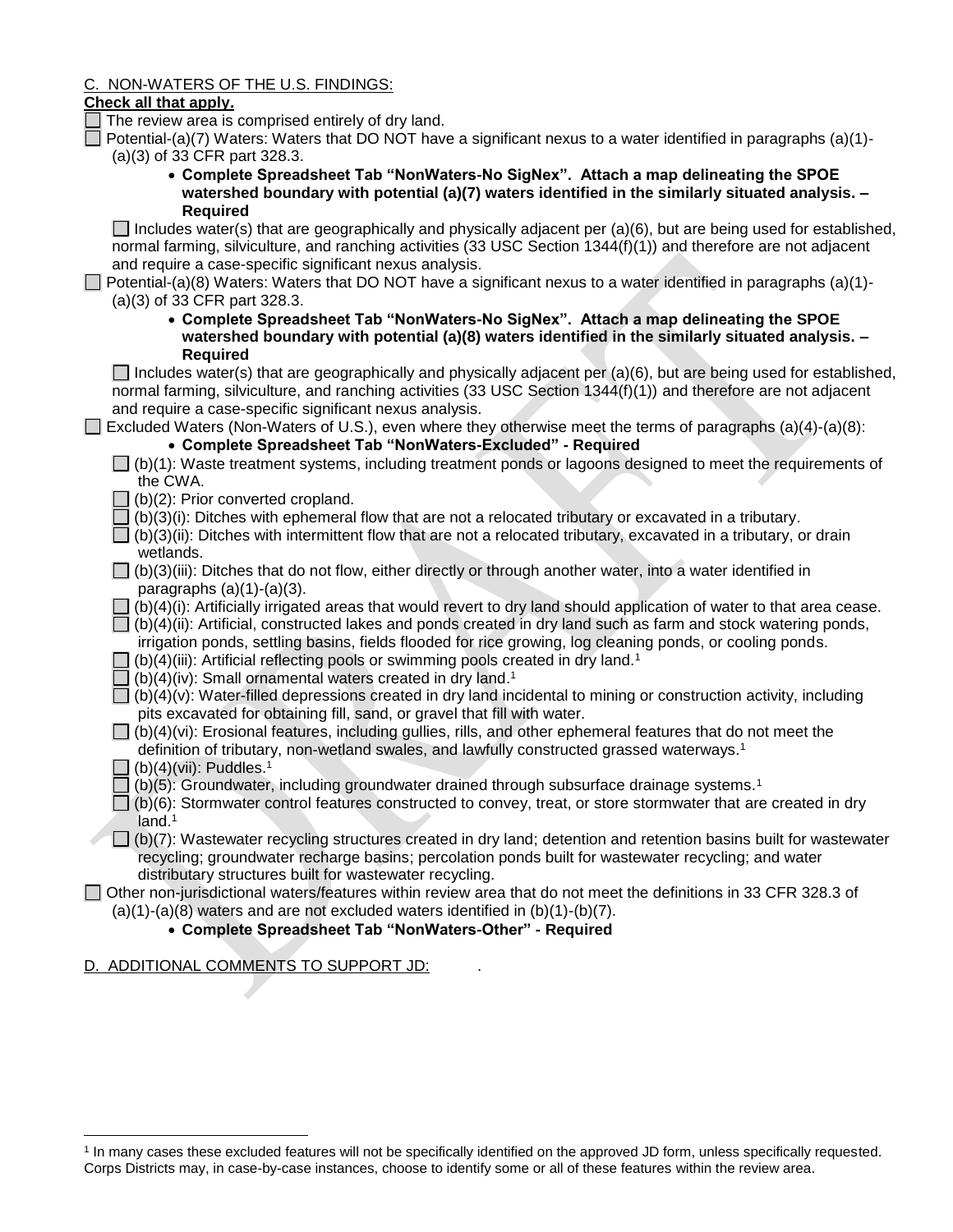| Waters_Name         | Cowardin_Code | HGM_Code        | Meas_Type | Amount | Units | Waters_Type    | Latitude | $\label{eq:cong} Longitude$ | Local_Waterway |
|---------------------|---------------|-----------------|-----------|--------|-------|----------------|----------|-----------------------------|----------------|
| <b>Buffalo Cree</b> | R2            | <b>RIVERINE</b> | Linear    | 160    | FOOT  | A <sub>5</sub> | 42.84163 | $-78.704$                   |                |
|                     |               |                 |           |        |       |                |          |                             |                |
|                     |               |                 |           |        |       |                |          |                             |                |
|                     |               |                 |           |        |       |                |          |                             |                |
|                     |               |                 |           |        |       |                |          |                             |                |
|                     |               |                 |           |        |       |                |          |                             |                |
|                     |               |                 |           |        |       |                |          |                             |                |
|                     |               |                 |           |        |       |                |          |                             |                |
|                     |               |                 |           |        |       |                |          |                             |                |
|                     |               |                 |           |        |       |                |          |                             |                |
|                     |               |                 |           |        |       |                |          |                             |                |
|                     |               |                 |           |        |       |                |          |                             |                |
|                     |               |                 |           |        |       |                |          |                             |                |
|                     |               |                 |           |        |       |                |          |                             |                |
|                     |               |                 |           |        |       |                |          |                             |                |
|                     |               |                 |           |        |       |                |          |                             |                |
|                     |               |                 |           |        |       |                |          |                             |                |
|                     |               |                 |           |        |       |                |          |                             |                |
|                     |               |                 |           |        |       |                |          |                             |                |
|                     |               |                 |           |        |       |                |          |                             |                |
|                     |               |                 |           |        |       |                |          |                             |                |
|                     |               |                 |           |        |       |                |          |                             |                |
|                     |               |                 |           |        |       |                |          |                             |                |